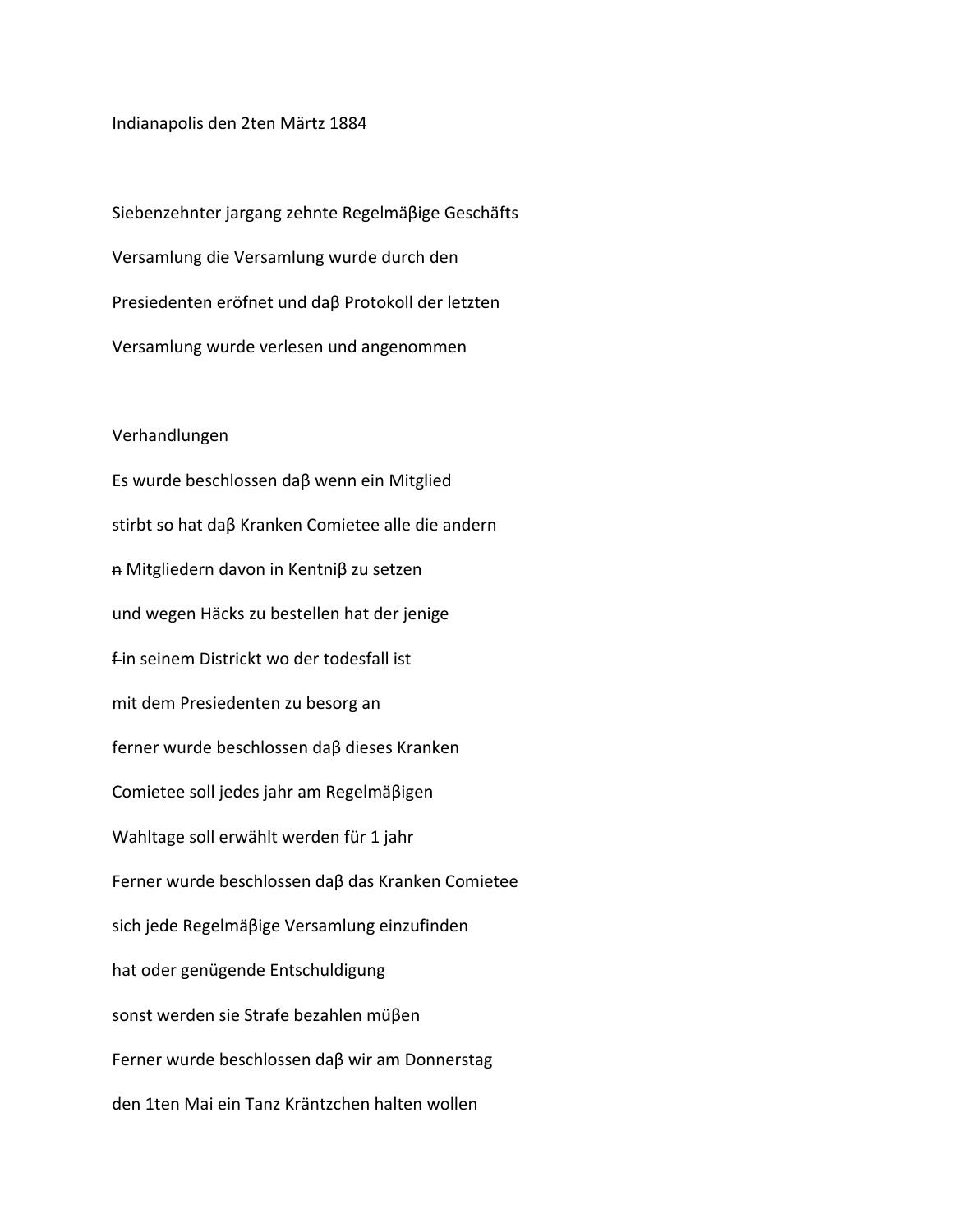| in der Mozart Halle wegen Comietee angelegen- |                |        |
|-----------------------------------------------|----------------|--------|
| heiten wurde auf den tisch gelegt bis zür     |                |        |
| Nachsten Versamlung                           |                |        |
| <b>Hierauf Vertagung</b>                      |                |        |
|                                               |                |        |
| Einnahme keine                                |                |        |
| Ausgabe zum besten des                        |                |        |
| Vereins                                       | \$2 00         |        |
| An C F Lentz für 4 Wochen                     |                |        |
| Krankeunterstützung                           | \$16 00        | \$1800 |
|                                               |                |        |
| <b>Bleibt Kassenbestand</b>                   | \$296 21 Cents |        |
|                                               |                |        |
| <b>Friedrich Stickan</b>                      |                |        |

Sekretär